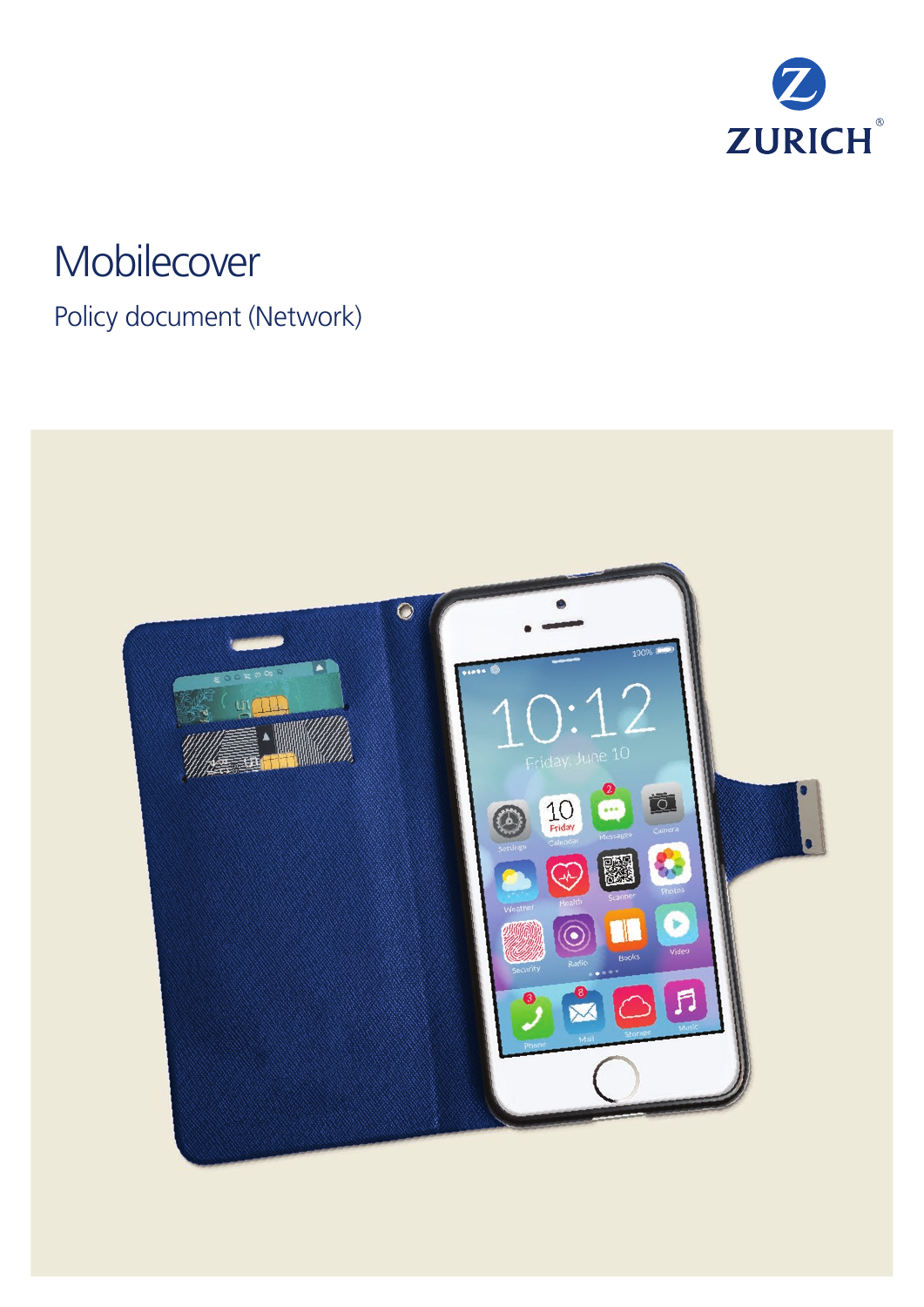#### **Introduction**

This insurance policy is underwritten by Zurich Insurance plc. and arranged by Mobilecover Limited (Mobilecover). Administration, including claims handling will be conducted by Mobilecover on behalf of Zurich Insurance plc.

Zurich Insurance plc, registered office Zurich House, Ballsbridge Park, Ballsbridge, Dublin 4, is authorised and regulated by the Central Bank of Ireland for General Insurance business.

Mobilecover Limited t/a Mobilecover.ie is authorised and regulated as an insurance intermediary by the Central Bank of Ireland.

We have agreed to provide policy cover, and have calculated the applicable premium, based on information provided by you or on your behalf including but not limited to:

- information provided in any application or Proposal Form or otherwise in response to specific questions asked by us; and/or
- information provided and recorded in any Schedule or Statement of Fact issued to you; and/or
- any declarations made by you or on your behalf; and/or
- any additional information voluntarily provided.

#### **Meaning of words**

The words and phrases defined below have the same meaning wherever they appear in bold text throughout this policy document.

**Accidental damage** – accidental damage to your device that is fortuitous, sudden and involves an external force.

**Device** – the item being proposed by you in your proposal for insurance and as featured in your Policy Schedule.

**Excess** – the monetary amount of any claim which is not recoverable under the insurance policy. This amount is shown in your Policy Schedule.

**Immediate family** – your mother, father, son, daughter, spouse, domestic partner.

**Insured** – you, the person who owns the device in whose name the insurance policy is taken out (or anyone authorised by you to use the device) as stated on your Policy Schedule.

**Insurer** – Zurich Insurance plc.

**iPhones** – a brand of Smartphones manufactured by Apple Inc.

**Limit of Indemnity** – the maximum value recoverable under the insurance policy.

**Loss** – the unforeseen loss of your device where you are permanently deprived of its use. It does not cover loss of the device where it has been left unattended or it has not been appropriately concealed on or about your person.

**Mobilecover** – Mobilecover Limited.

**Mobile Phones –** portable electronic devices that carry a Mobile Network Operator Subscriber Identity Module (SIM) card used for the making and receiving of telephone calls and the transmission of data.

**Refurbished device** – a device that has been returned to the manufacturer and then inspected, tested and restored to fully functioning factory standard condition. It is made up of new parts or parts equivalent to new. Refurbished devices go through the same approved manufacturer testing as new devices.

**Smartphones** – Mobile Phones with an integrated computer and other features not originally associated with Mobile Phones, such as an operating system, web browsing and the ability to run software applications.

**Terrorism** – means an act, including but not limited to the use of violence and/or threat thereof, of any person or group(s) of persons, whether acting alone or on behalf or in connection with any organisation(s) or government(s), committed for political or other purposes including the intention to influence any government and/or to put the public or any section of the public in fear.

**Theft** – the unlawful taking of the insured device with the intention of depriving the owner of its use.

The following circumstances are excluded:

- theft where the device is on or about your person unless the device is appropriately concealed
- theft of the insured device when left unattended in any private premises unless there is evidence of forcible or violent entry or where the theft is by someone unlawfully on the premises
- theft where the insured device is left unattended at any public place.

**Unattended** – the device is either not visible to you or your proximity to the device is such that you cannot intervene should an incident occur that results in loss, theft or damage to the device.

**We** or **us** – Zurich Insurance plc.

**You** – the person shown in the schedule as the insured.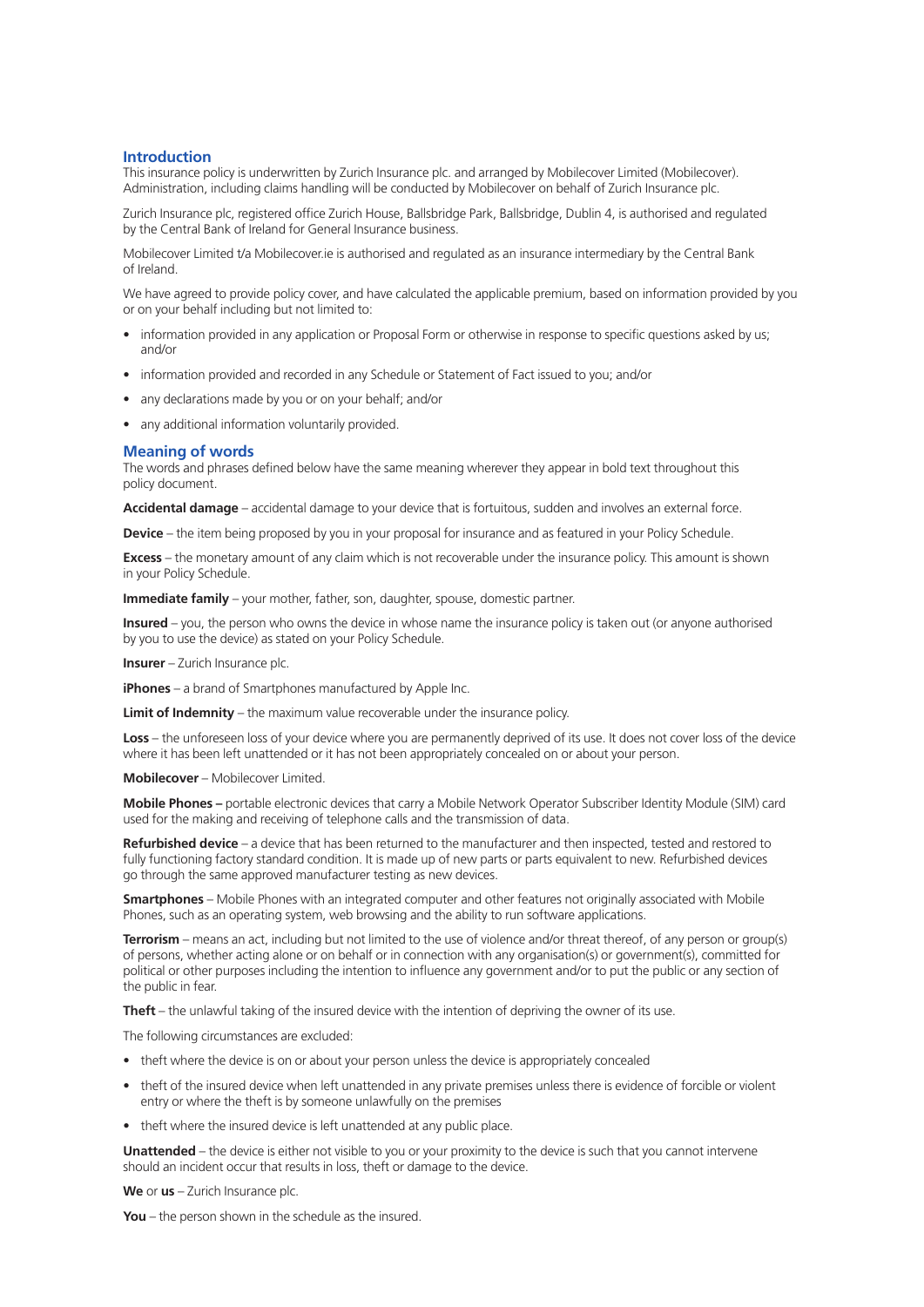#### **The cover provided**

In exchange for the payment of your premium Zurich Insurance plc will provide insurance for your **device** during the period of cover stated in your Policy Schedule, subject to the terms, conditions, and limitations shown below or as amended in writing by **Mobilecover** on behalf of Zurich Insurance plc.

#### **Commencement of cover**

The cover period will commence on the date your application is accepted by **Mobilecover** and confirmation of this date is included in your Policy Schedule.

#### **Period of cover**

The period whilst the **insured** continues to pay premium as required to the **insurer**. If **you** pay monthly for your policy, then your policy will automatically renew on a monthly basis on receipt of premium for up to maximum period of fifty-nine (59) months, as notified in your Policy Schedule. If **you** have paid an annual premium for your policy then your policy will be for a period of 12 months from the policy start date as notified in your Policy Schedule.

#### **Territorial limits**

This insurance only covers **devices** bought and used in Republic of Ireland. Cover is extended to include use of the **device** anywhere in the world up to a maximum of 60 days in total, in any single 12-month period.

#### **Details of cover**

The cover provided under the **Mobilecover** product in relation to your **device** depends on the product selected (details below). Your specific product will be noted in the Policy Schedule **you** receive from **Mobilecover**.

#### **Mobilecover Complete Product**

- a) In the event of **accidental damage** to the **device**, **we** will arrange repair of the **device** by an authorised person unless it is damaged beyond economic repair. Where only part or parts of your **device** have been damaged, **we** will only repair or replace that part or parts. If the **device** is damaged beyond repair **we** will replace the **device** with a **refurbished device** of same or similar specification if available, or where a **refurbished device** is not available, we will replace the **device** with a new **device** of the same or similar specification.
- b) In the event of **loss** or **theft** of a **device**, **we** will arrange replacement of the **device** with a **refurbished device** of same or similar specification if available, or where a **refurbished device** is not available, replace your **device** with a new **device** of same or similar specification. Any **loss** or **theft** must be reported to the Gardaí within 48 hours of discovery of the said.

In the case of (a) or (b) the **limit of indemnity** shall in no case exceed, a replacement value of €1,600 including VAT.

- c) In the case of a **Mobile Phone**, **Smartphone** or **iPhone**, sustaining **accidental damage** to batteries, phone chargers, ear pieces or carrying cases the **limit of indemnity** shall not exceed €130 including VAT.
- d) Where the **device you** have **insured** is a **Mobile Phone**, **Smartphone** or **iPhone**, and is the subject of **loss** or **theft**, **we** will pay the cost of any fraudulent calls made up to the **limit of indemnity** of €1,600. The **loss** or **theft** must be reported by the **insured** within 24 hours of the **loss** or **theft** occurring, to the Gardaí and your Mobile Network Provider to ensure that the SIM card is cancelled. The **limit of indemnity** shall not exceed €1,600, including VAT, in respect of such fraudulent calls.

## Exclusions applying to the cover

#### **The insurance policy does not cover:**

- a) depreciation, destruction or damage arising from wear and tear or superficial scratching or cracking that does not affect the functionality of the mobile **device** or any process of heating, drying, cleaning, dyeing, alterations or repair to which the property **insured** is subjected,
- b) in the case of a **Mobile Phone**, **Smartphone** or **iPhone**, **loss**, **theft**, destruction or damage unless your active Mobile Network SIM card is in the **Mobile Phone**, **Smartphone** or **iPhone**,
- c) gradual deterioration, mechanical or electrical breakdown and software viruses,
- d) **loss**, destruction or damage caused directly or indirectly by riots, strikes, civil commotion or any act of **terrorism**,
- e) repairs to the **device** that are included in any warranty issued with the **device**,
- f) **theft** from road vehicles unless such **theft** is from a locked boot or a closed glove compartment,
- g) loss of use or any consequential loss arising from **loss**, destruction or damage of the **device**,
- h) any loss of or damage to information or data or software contained in or stored on the **device** whether arising as a result of a claim paid by this insurance or otherwise,
- i) subject to the conditions applying to cover, claims not received by **us** within 30 days of the incident date,
- j) the value of any pre-paid call vouchers at the time of **loss**, **theft**, destruction or damage,
- k) any payment in respect of handset or car kit, where there is any incompatibility caused as a consequence of a repair or replacement of your **device** or the installation or fitting of such equipment,
- l) more than two claims in any 12-month period. This 12 month period commences from the date of your first claim,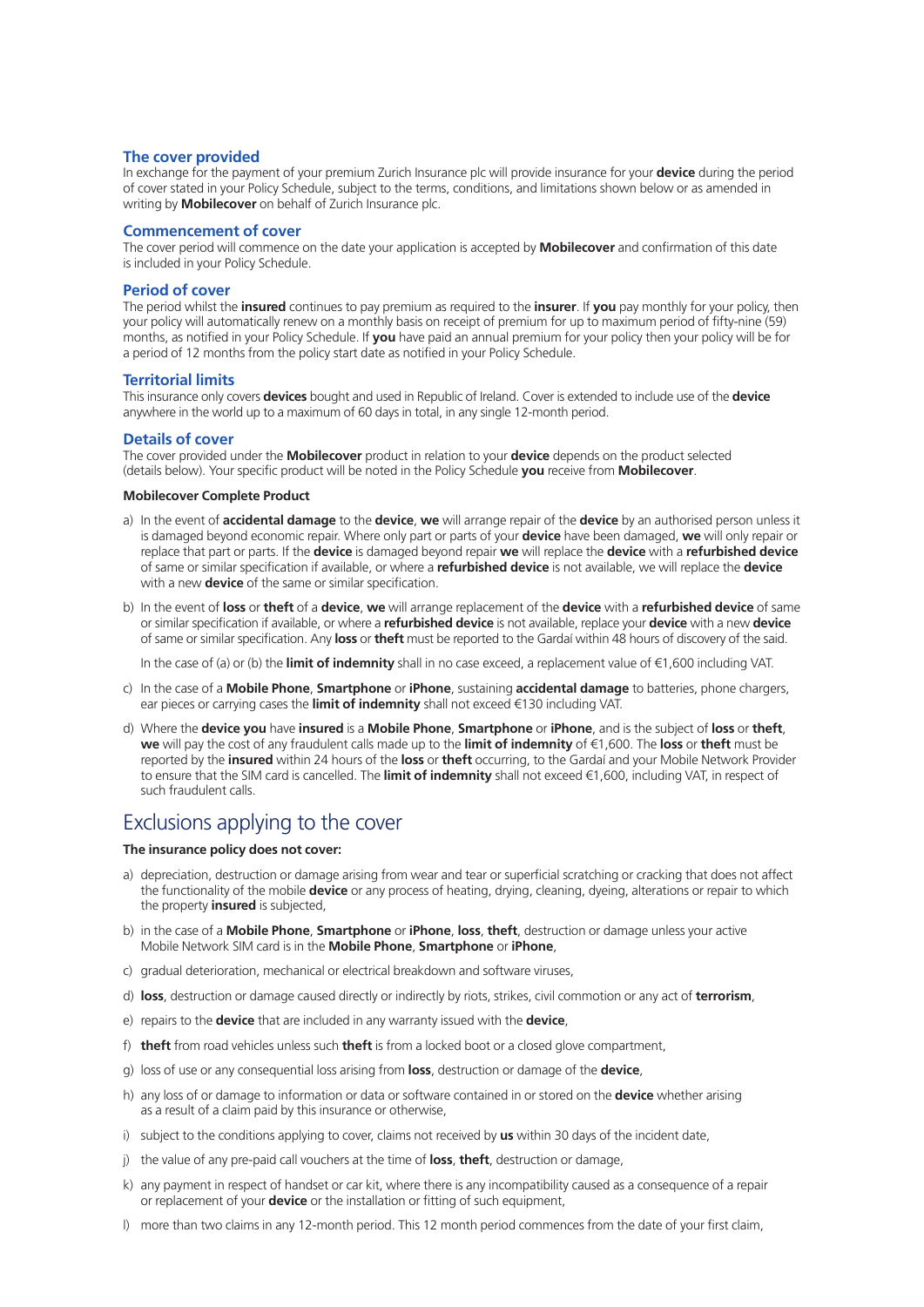- m) loss or theft of the **device** from your possession or the possession of any member of your **immediate family** that falls outside of definition of **loss** and **theft**,
- n) damage caused by the **insured** as a result of not maintaining the **device** in accordance with the manufacturer's instructions,
- o) **loss**, **theft** or **accidental damage** if the **device** serial number has been tampered with in any way,
- p) the cover provided by this policy does not apply where the **insured** is under 18 years of age,
- q) **loss**, **theft** or **accidental damage** if the **device** has not been used for its core purpose in the 14 days preceding the date of incident as verified by your mobile network,
- r) any expense, cost, consequential loss, liability or loss of or damage caused by, or directly or indirectly arising from or in connection with:
	- the loss of, alteration of or damage to or;
	- a reduction in the functionality, availability of or operation of;

a computer system, hardware, programme, software, data, information repository, microchip, integrated circuit or similar device in computer equipment or non-computer equipment that results from the malicious or negligent transfer (electronic or otherwise) of a computer programme that contains any malicious or damaging code including but not limited to computer virus, worm, logic bomb or trojan horse.

#### **Policy excess**

The **insured** shall be required to pay an **excess** payment for each and every successful claim. The amount of this **excess** is as stated on your Policy Schedule.

## Conditions applying to the cover

#### **Pre-contractual Representations**

**You** acknowledge and accept the following:

- (a) **you** have a legal duty prior to entering into this Policy and/or prior to the renewal of this Policy to provide responses to questions asked by **us** in relation to the risk(s) to be insured.
- (b) a matter about which **we** ask a specific question is material to the risk undertaken by **us** or the calculation of the premium by **us**, or both.
- (c) **you** have a legal duty to answer all questions asked by **us** honestly and with reasonable care.
- (d) while **we** acknowledge that **you** have no legal duty of voluntary disclosure, **you** shall ensure that information which is voluntarily provided by **you** or on your behalf is provided honestly and with reasonable care.

#### **Remedies for Misrepresentation**

- (a) The term "negligent misrepresentation" means a representation made without reasonable care but which was not fraudulent. Where a claim is made under the Policy but an answer which was provided, or information which was volunteered, by **you** or on your behalf involves a negligent misrepresentation, the remedy available to **us** shall reflect what **we** would have done had **we** been aware of the full facts and shall be based on a compensatory and proportionate test, as follows:
	- (i) if **we** would not have entered into the Policy on any terms, **we** may avoid the Policy from inception or renewal (as the case may be) and refuse all claims, but shall return the premium paid;
	- (ii) if **we** would have entered into the Policy, but on different terms, the Policy is to be treated as if it had been entered into on those different terms if **we** so require;
	- (iii) if **we** would have entered into the Policy, but would have charged a higher premium, **we** may reduce proportionately the amount to be paid on the relevant claim.
- (b) Where an answer which was provided, or information which was volunteered, involves a negligent misrepresentation which is identified at a time prior to there being any claim under the Policy, **we** may either:
	- (i) give notice to **you** that in the event of a claim **we** will exercise the remedies in paragraphs (a)(i)-(iii) above as appropriate; and/or
	- (ii) terminate the Policy by giving reasonable notice.
- (c) Where a claim is made under the Policy but an answer which was provided, or information which was volunteered, by **you** or on your behalf involves a fraudulent misrepresentation, or where any conduct by **you** or on your behalf (relative to the Policy or the steps leading to its formation) involves fraud of any other kind, **we** shall be entitled to avoid the Policy from the date of commencement or renewal (as the case may be) without return of premium.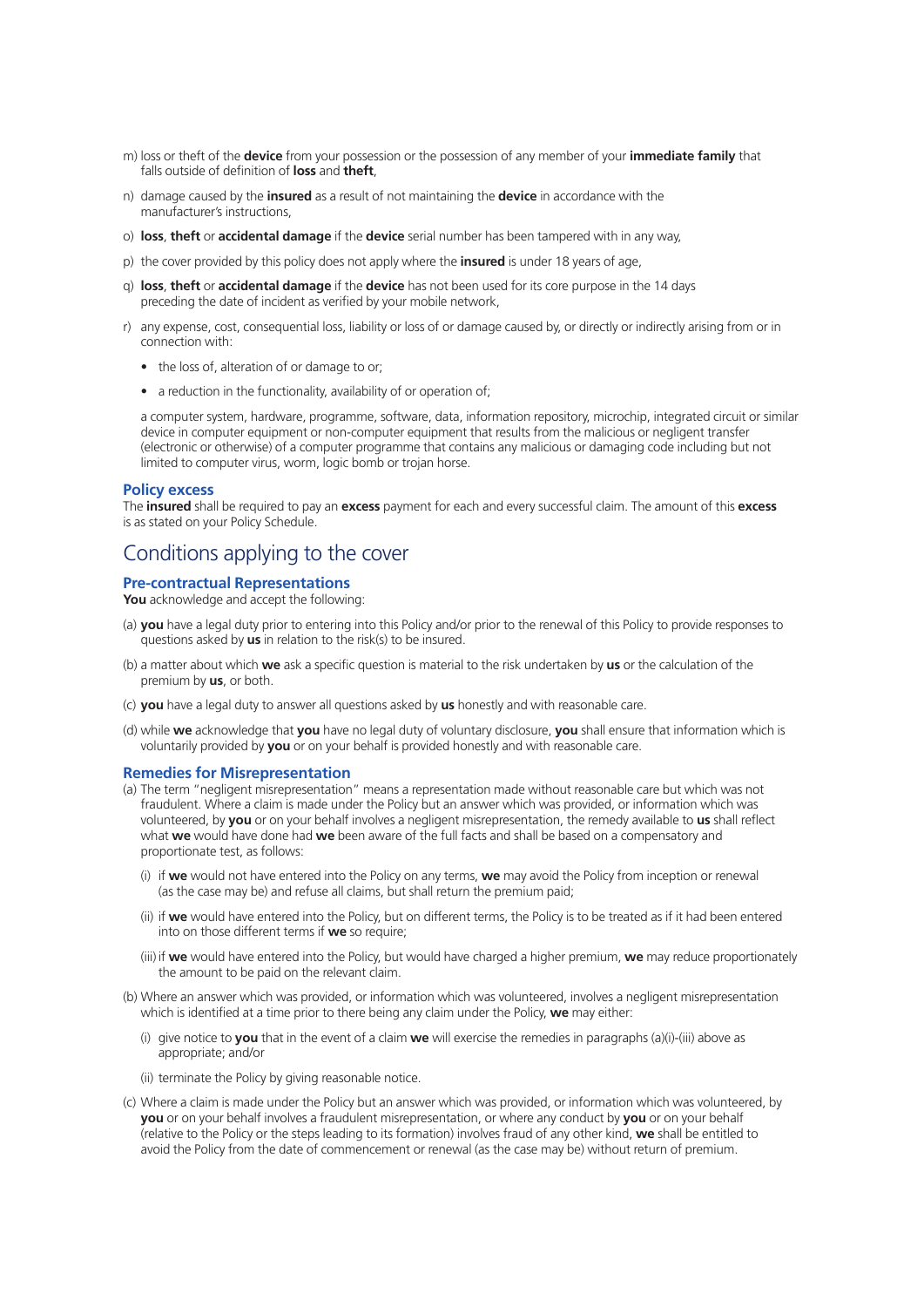#### **Precautions by the insured**

The **insured** must demonstrate that all reasonable steps to safeguard and protect the insured **device** against the risk of **loss**, destruction, damage or **theft** have been taken.

#### **Recovered property**

Should **Mobilecover** replace any **device** hereby **insured**, then the original **device** becomes the property of **Mobilecover**. If the original **device** is recovered, the **insured** must return it to **Mobilecover**.

#### **The device**

The **device** must be less than 28 days old when the application is accepted by **Mobilecover**, and must have been purchased as new (not previously owned) from your Mobile Network Provider in Ireland and the **insured** must provide a valid proof of purchase in the name of the **insured**, if requested in the event of a claim.

#### **Assignment**

**You** cannot transfer the insurance to someone else or to any other **device** without written permission from **Mobilecover**.

#### **Cancellation**

- The **insurer** may cancel the cover at any time by sending fourteen days' notice by registered post to your last known address and will return to **you** the amount of premium in respect of the unexpired period of insurance.
- **You** have the right to cancel the policy by giving **us** notice in writing. **We** will return to **you** the amount of premium in respect of the unexpired period of insurance. However, no return of premium will be allowed if you made a claim during the current period of insurance.

in the event of non-payment of premium when it falls due, we will notify you by post/email giving you five working days to make payment. If payment is not made after five working days your policy will be marked as cancelled from the date payment was due.

#### **Effect of Continuing Restrictive Conditions**

In this Policy, any term that imposes a Continuing Restrictive Condition, including one that is intended to reduce the risk of a particular type of loss, or reduce the risk of loss occurring at a particular time or in a particular location, shall be treated as a suspensive condition. This means that if:

- (a) **you** breach any such term; and
- (b) during the period of breach **you** suffer a relevant loss; and
- (c) such breach increased, in the circumstances concerned, the risk of the loss suffered by **you**,

we will have no liability for the loss.

A Continuing Restrictive Condition is any condition in this Policy, however expressed, that purports to require **you** to do, or not to do, a particular act or acts, or requires **you** to act, or not to act, in a particular manner (and any condition the effect of which is that a given set of circumstances is required to exist or to be maintained or not to exist shall be taken as falling within this definition).

#### **Duty to Comply with Policy Conditions**

- (a) **You** must comply with the terms, limitations, Exceptions, Conditions and Endorsements of this Policy so far as they relate to anything to be done or complied with by **you**, to include **you** cooperating with **us** in the investigation of insured events, including by responding to reasonable requests for information in an honest and reasonably careful manner.
- (b) Other than where expressly provided in this Policy, your compliance with the terms, limitations, Exceptions, Conditions and Endorsements of this Policy shall be a condition precedent to any liability on our behalf to make any payment under the Policy.
- (c) Breach of any notification-related term or Condition will entitle **us** to refuse payment of a claim where **we** were prejudiced by the breach of the notification-related term or Condition in question.

#### **Change to Policy Details**

**You** must inform **us** about any changes to:

- the information provided in any application or Proposal Form or otherwise in response to specific questions asked by **us**; and/or
- the information provided and recorded in any Schedule or Statement of Fact issued to **you**; and/or
- the declarations made by **you** or on your behalf; and/or
- any additional information voluntarily provided.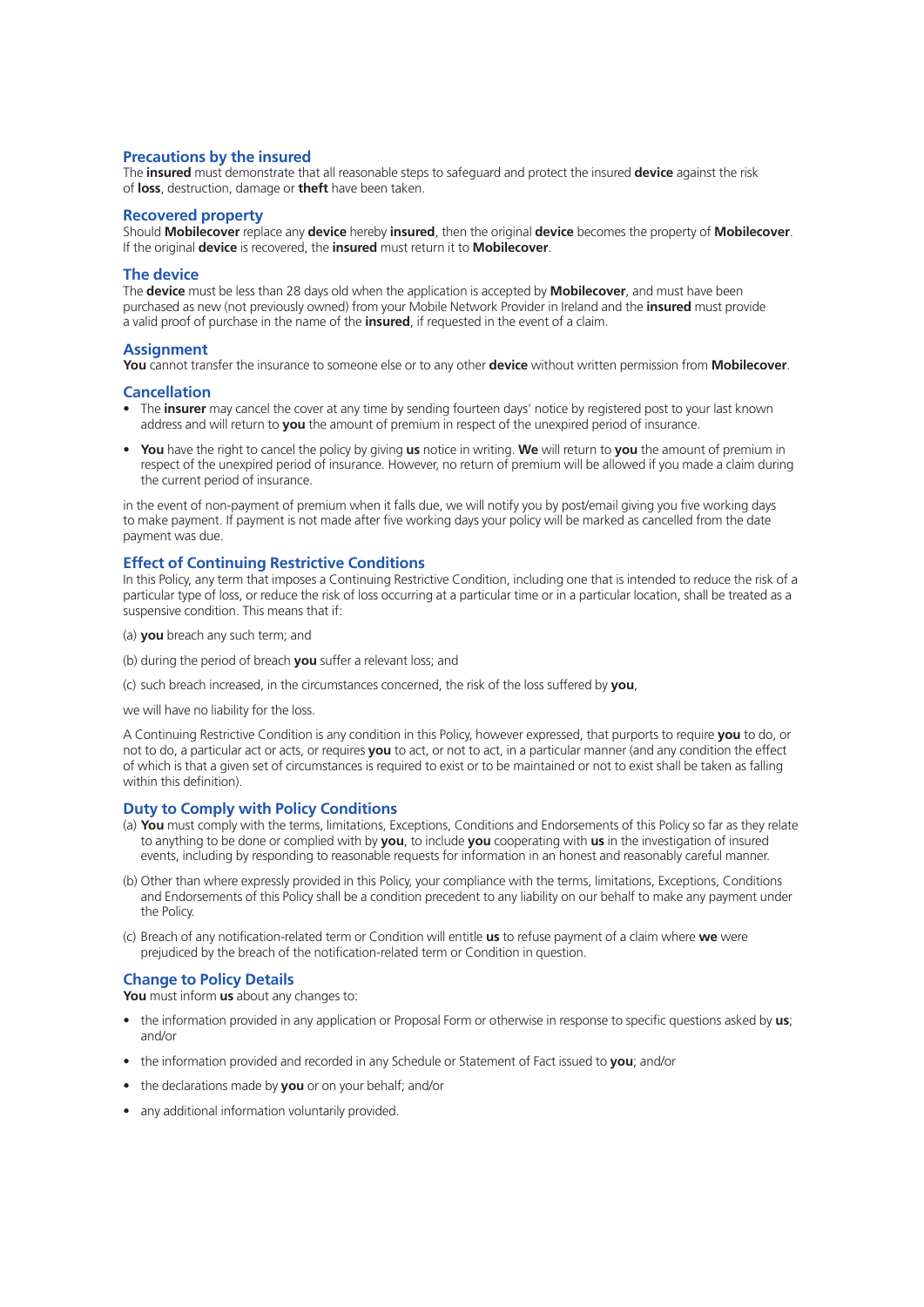## Claims conditions

- 1. On the discovery of **loss**, **theft**, destruction or damage which may give rise to a claim the **insured** shall:
	- a) report the **loss** or **theft** of any **Mobile Phones**, **Smartphones** or **iPhones** within 48 hours of discovery to your Mobile Network Provider to ensure your SIM card is suspended and your **device** is blacklisted
	- b) report the **loss** or **theft** to the Gardaí within 48 hours of discovery of the said **loss** or **theft**
	- c) give notice to **Mobilecover** on (01) 2932810 or www.Mobilecover.ie and complete fully a **Mobilecover** claim form, supply any additional details that may reasonably be required to substantiate the claim and return the completed claim form to **Mobilecover** within 30 days of **loss**, **theft**, destruction or **accidental damage**.
	- d) provide a copy of the purchase receipt for the **device**. The proof of purchase must be in the name of the insured and include the **device** IMEI/Serial number and a date the device was purchased as new your Mobile Network Provider.
	- e) **you** must provide **Mobilecover** with any receipts, documents or proof of purchase or repair, that it is reasonable for **Mobilecover** to request.
- 2. **We** will pay the **insured** in respect of a maximum of two claims during any 12-month period (see Exclusions Applying to Cover). This limit excludes replacement of accidentally damaged batteries, phone chargers, ear pieces or carrying cases not exceeding €130 including VAT and the cost of any fraudulent calls made. Our liability shall not exceed €1500, including VAT, in respect of such fraudulent calls.

#### **Fraudulent claims**

If a claim contains information that is false or misleading in any material respect and you either know that it is false or misleading or consciously disregard whether it is false or misleading, or a claim is otherwise fraudulent in any respect, ("Fraudulent Claim"), **we** shall be entitled to:

(a) refuse to pay the claim; and

(b) terminate the Policy by written notice in which case cover under the Policy shall be treated as having terminated with effect from the date on which the Fraudulent Claim was submitted.

In such circumstances of termination **we** shall refuse all liability to **you** under the Policy in respect of any claim made after the date of submission of the Fraudulent Claim (but not in respect of any claim(s) made before submission of the Fraudulent Claim) and **we** need not return any of the premiums paid under the Policy.

## Policy Terms

#### **Alterations to terms and conditions**

The **insurer** reserves the right to alter the premium payable and/or the terms and conditions applicable to the policy at any time by giving 14 days notice to the **insured**. In such event the **insured** will receive written notification of such amendments to the premium payable and/or the terms and conditions applicable to the policy. If **you** do not agree to these changes **you** have the right to cancel the policy by giving **us** confirmation in writing.

#### **Stamp Duty**

The appropriate Stamp Duty has been or will be paid by Zurich Insurance plc in accordance with the provisions of the Stamp Duties Consolidation Act 1999.

#### **Insurance act**

All monies which become or may become due and payable by the **insurer** under this policy shall in accordance with Section 93 of the Insurance Act 1936, be paid and payable in the Republic of Ireland.

#### **Currency**

It is understood and agreed that the currency of all premiums, limits of indemnities and **excesses** shown on the Policy Schedule and Policy Document issued to the **insured** shall be deemed to be Euro.

#### **Governing law**

Under the relevant European and Irish Legal provisions, the parties to this contract of insurance, **we**, **Mobilecover** and **you**, the **insured**, are free to choose the law applicable to the contract. **We** propose that this contract is governed by Irish Law.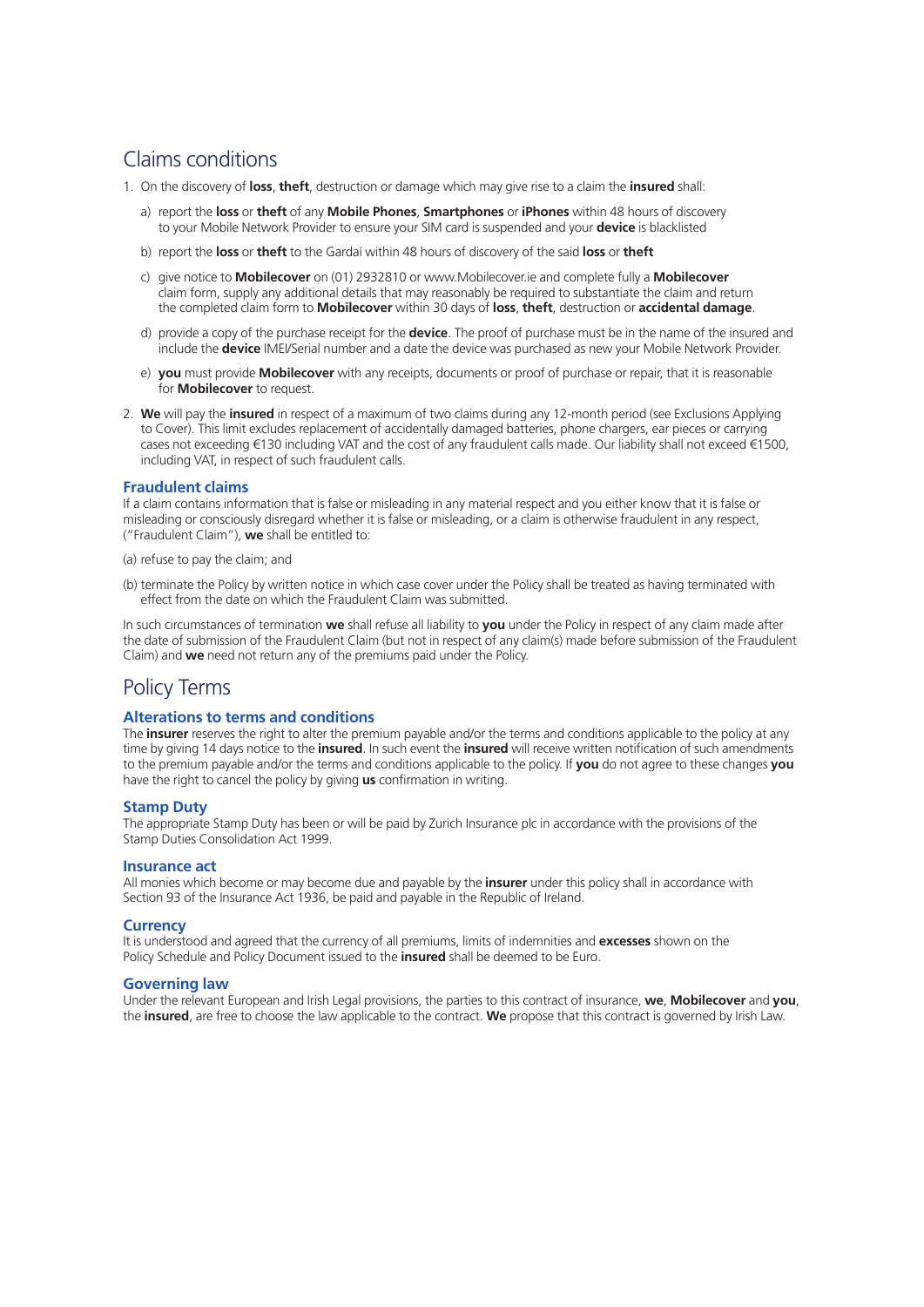#### **Data protection**

Everyone has rights with regard to the way in which their personal data is handled. During the course of our business activities, Zurich Insurance plc ('we', 'our', 'us') and Mobilecover Ltd ('Mobilecover') will collect, store and process personal data about you. The purpose of this section is to give you some information about the collection and processing of your personal data. Further information can be obtained in our privacy policy which is available at www.zurich.ie/privacy-policy and Mobilecover's Privacy Policy which is available at www.mobilecover.ie/privacy.

Mobilecover is an insurance intermediary regulated by the Central Bank of Ireland. Mobilecover distributes insurance products through brokers, mobile network operators and other distribution channels in Ireland. Mobilecover has been granted authority by us to bind cover on our behalf, service your policy and to handle and settle any claims thereunder.

#### **The Data we and/or Mobilecover collect**

Where appropriate, we and Mobilecover may collect the following personal data ('Data') from and/or about you:

- **Contact and identifying information** such as title, name, address, email address, telephone number, date and place of birth, gender, marital status, VAT number, nationality, country of residence, and photographic identification.
- **Financial information** such as bank account details, credit/debit card details and income details.
- **Employment and qualification details** such as occupation, job position, employment and education history.
- **Other sensitive information** such as details of any criminal convictions and offences, civil litigation history as well as pending prosecutions. We and Mobilecover may also, in certain cases, receive sensitive information from which it may be possible to infer your trade union membership, religious or political beliefs (for example, if you are a member of a group scheme through a professional, trade, religious, community or political organisation).
- **Information pertaining to the risk insured** such as description of the risk, value of the risk, location of the risk and claims history.
- **Claims data** such as details of the circumstances of any incident giving rise to a claim under this policy, details of activities carried out following any such incident, details of any other claims that you have made and other lawfully obtained information relevant to your claim.

The above list covers the main data types collected by us and/or Mobilecover. Full details are available in our Privacy Policy at www.zurich.ie/privacy-policy and Mobilecover's Privacy Policy which is available at www.mobilecover.ie/privacy.

We and Mobilecover require this Data in order to manage and administer our relationship with you, evaluate the risk and assess the premium to be paid, validate and settle any claims, bring and/or defend legal proceedings, prevent, detect and investigate fraud, and in order to generally take any steps required to fulfil our contract with you/comply with our legal obligations.

**Note:** If you provide us with Data relating to another person you must first: (a) inform that person about the content of our Privacy Policy and Mobilecover's Privacy Policy and (b) obtain any legally required consent from that person to the sharing of their Data in this manner.

#### **Data collected from third parties**

We and Mobilecover may collect Data from third parties if you engage with us or Mobilecover through a third party e.g. through a broker, mobile network operator, or in the case of a group scheme, through your employer. We and Mobilecover may also obtain Data from other third parties such as financial institutions, claims service providers (including private investigators) and insurance industry and government bodies for the purposes described above.

#### **What we do with your Data**

We and Mobilecover may use, process and store the Data for the following purposes:

• Assessing which insurance products are appropriate for you, risk evaluation, premium setting, policy quotation, premium collection, policy administration, policy renewal, claims assessment, claims processing, claims payment, bringing and/or defending legal proceedings, recovering debt, marketing, statistical analysis, preventing, detecting and investigating fraud, as well as generally taking any steps in order to fulfil our contract with you and comply with our legal obligations.

In order to prevent and detect fraud as well as the non-disclosure of relevant information, Zurich and Mobilecover may at any time:

- Share information about you with companies within the Zurich Insurance Group ("the Group") as well as other organisations outside the Group including, where appropriate, private investigators and law enforcement agencies.
- Check your details with fraud prevention agencies, as well as against databases and other sources of information.

In addition, we and Mobilecover may check the Data you have provided against international/economic or financial sanctions laws or regulated listings to comply with legal obligations or otherwise to protect our legitimate business interests and/or the legitimate interests of others.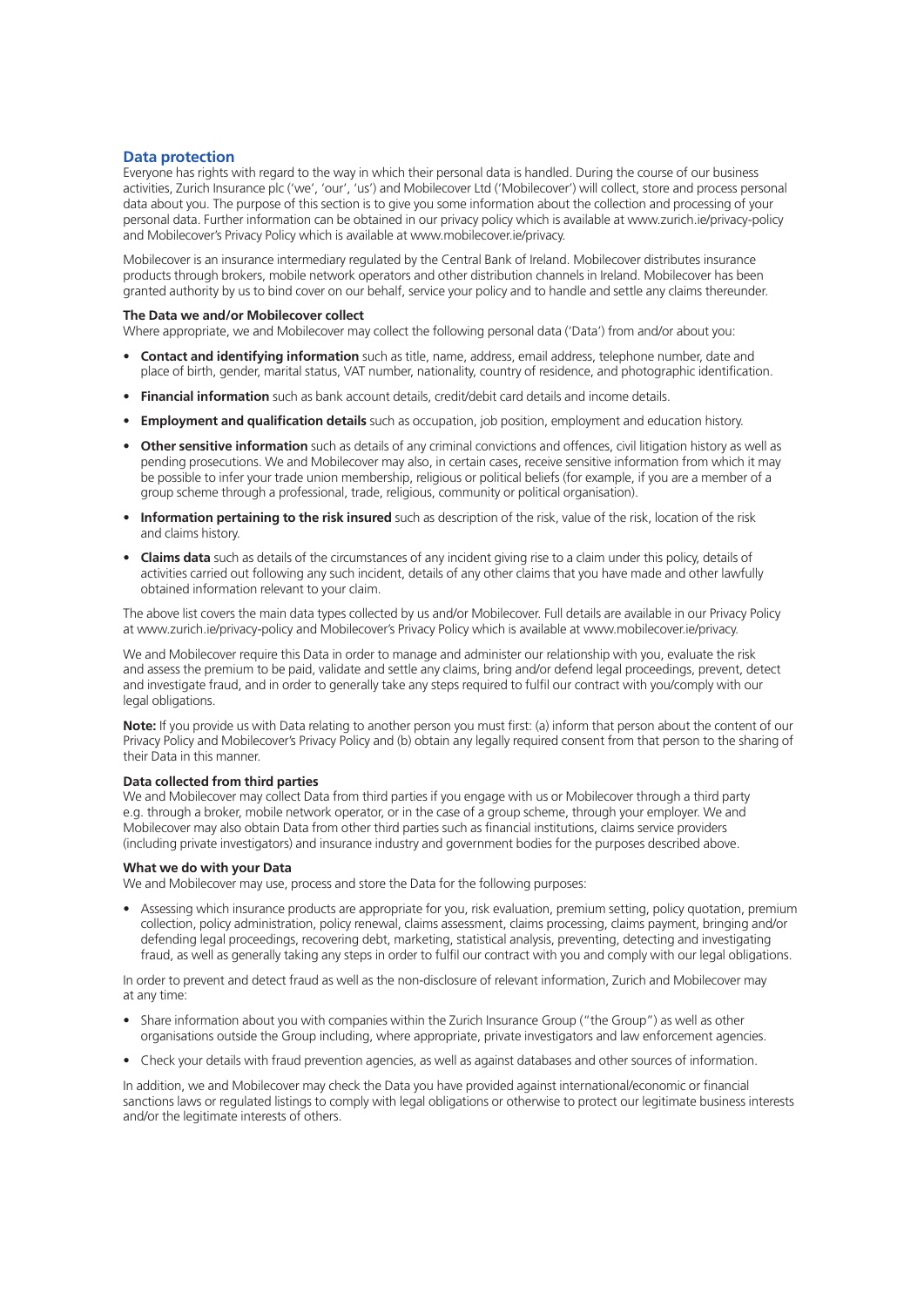#### **Sharing of Data**

We and Mobilecover may share your Data (where appropriate/applicable) as follows:

- With business partners, suppliers, sub-contractors and agents with whom we and/or Mobilecover work/engage (including, but not limited to, tied agents, managing general agents, auditors, legal firms, cloud service providers, private investigators, third-party claim administrators and outsourced service providers) to assist us and Mobilecover in carrying out business activities which are in our and Mobilecover's legitimate business interests and where such interests are not overridden by your interests.
- With other companies in the Group, partners of the Group, coinsurance and reinsurance companies located in Ireland and abroad, including outside the European Economic Area ('EEA'). Where transfers take place outside the EEA, we ensure that they are undertaken lawfully and pursuant to appropriate safeguards.
- With any intermediary or third party acting for you.
- In order to comply with our and Mobilecover's legal obligations, a Court Order or to cooperate with State and regulatory bodies (such as the Revenue Commissioners or the Central Bank of Ireland), as well as with relevant government departments and agencies (including law enforcement agencies).
- On the sale, transfer or reorganisation of our or our Group's business (or any part of it).

For further information regarding the third parties that we may share Data with, please see our Privacy Policy at www.zurich.ie/privacy-policy and Mobilecover's Privacy Policy which is available at www.mobilecover.ie/privacy.

Finally, where you have consented to our doing so, we and Mobilecover may share information that you provide to companies within our group and with other companies that we and/or Mobilecover establish commercial links with so we, Mobilecover and they may contact you (by email, SMS, telephone or other appropriate means) in order to tell you about carefully selected products, services or offers that we and/or Mobilecover believe will be of interest to you.

#### **Data Retention**

The time periods for which we and Mobilecover retain your Data depend on the purposes for which we and Mobilecover use it. We and Mobilecover will keep your Data for no longer than is required or legally permitted. Please see our Data Retention Policy at www.zurich.ie/privacy-policy and Mobilecover's Data Retention Policy which is available at www.mobilecover.ie/privacy.

#### **Data subject rights**

You have the following rights in relation to your Data which is held by us and Mobilecover:

- 1. To ask for details of your Data held by us.
- 2. To ask for a copy of your Data.
- 3. To have any inaccurate or misleading Data rectified.
- 4. To have your Data erased.
- 5. To restrict the processing of your Data in certain circumstances.
- 6. To object to the processing of your Data.
- 7. To transfer your Data to a third party.
- 8. A right not to be subject to automated decision making.
- 9. The right to receive notification of a Data breach.
- 10.Where processing is based on consent, the right to withdraw such consent.
- 11. The right to lodge a complaint to the Data Protection Commission.

However, these rights may not be exercised in certain circumstances, such as when the processing of your data is necessary to comply with a legal obligation or for the exercise or defence of legal claims. If you wish to exercise any of your rights in this regard a request must be submitted in writing to our Data Protection Officer (see contact details below). In order to protect your privacy, you may be asked to provide suitable proof of identification before we can process your request.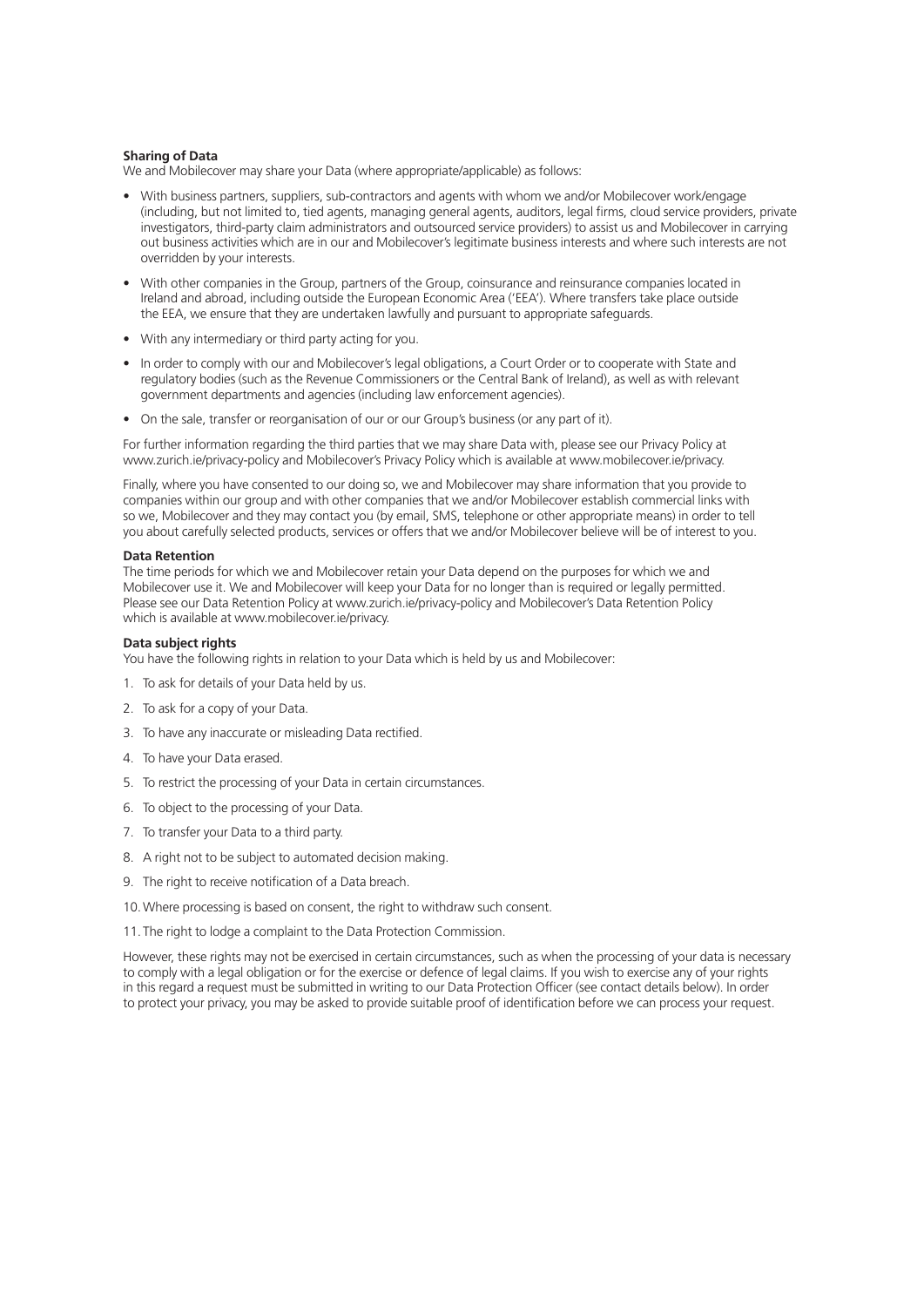#### **Privacy Policy**

Please note that this section (Data Protection) should be reviewed in conjunction with our Privacy Policy which is available online at www.zurich.ie/privacy-policy and Mobilecover's privacy policy which is available at www.mobilecover.ie/privacy.

If you have any questions about your Data, you can contact us or Mobilecover using the contact details below.

#### Zurich Insurance plc

- Customer Services on 053 915 7775
- Email us at dataprotectionofficer@zurich.ie
- Data Protection Officer, Zurich Insurance plc, Zurich Insurance, PO Box 78, Wexford, Ireland.

### Mobilecover Ltd • Customer Services on <info@mobilecover.ie>

- Email us at dataprotectionofficer@mobilecover.ie
- Data Protection Officer, Mobilecover, PO Box 11140, Dublin 2

#### **Complaints Procedure**

If it should happen that **you** have cause for complaint, either in relation to your policy or any aspect regarding the standard of service, please see the steps outlined below.

- 1. In the first instance, **you** should contact **Mobilecover**, telephone 01 293 2810.
- 2. If the matter remains unresolved to your satisfaction **you** can contact Zurich at (01) 6670666 or alternatively **you** can write to the Customer Service Co-ordinator at Zurich Insurance, PO Box 78, Wexford, or by email to customercare@zurich.ie. If the complaint is still not resolved to your satisfaction, **you** can write to the Chief Executive Officer at the aforementioned address.
- 3. Alternatively **you** may wish to contact:
	- (i) Financial Services and Pensions Ombudsman Lincoln House, Lincoln Place Dublin 2, D02 VH29 Telephone: (01) 567 7000 Email: info@fspo.ie Website: www.fspo.ie
	- (ii) The Central Bank of Ireland, P.O. Box 559, Dublin1. Lo-Call: 1890 77 77 77 or +353 (0) 1 224 5800.

(iii) Insurance Ireland, First Floor, 5 Harbourmaster Place, IFSC, Dublin 1. Telephone: (01) 676 1820.

Your right to take legal action is not affected by following any of the above procedures.